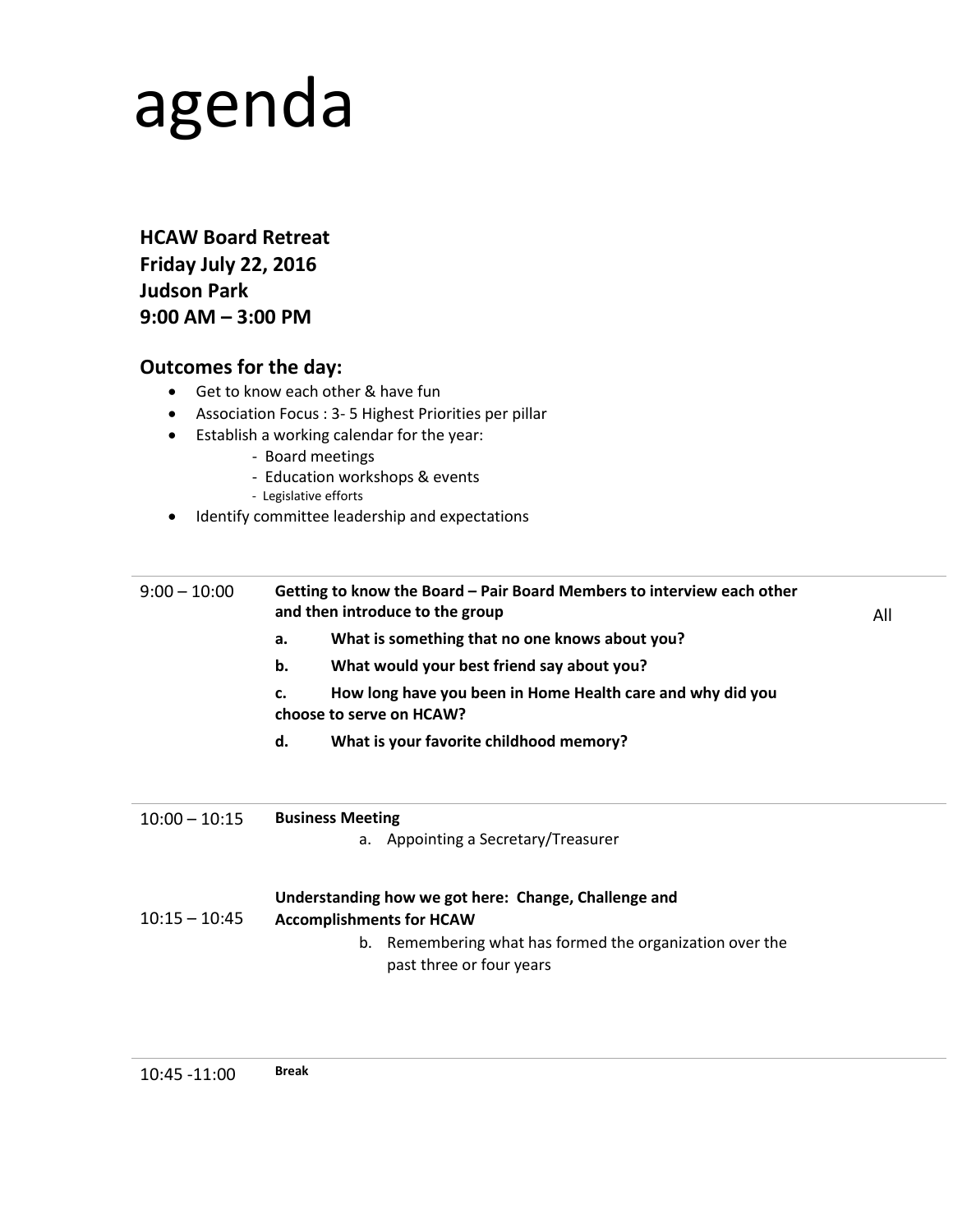# agenda

### 11:00 – 11:45

**2016 Planning**: How does HCAW continue to provide value and a Return on Investment to our members in light of the ever changing environment? What are the three highest priorities under each of our Pillars? How do we align these with our committees? Are additional committees needed? **Education:**  *Current Committees supporting Education*: Annual Meeting & Events committee *Potential priorities for HCAW in Education*: Value Based Purchasing Proof Of Concept: Positing Clinically and Operationally ACO's Oasis Training/ Oasis Accuracy Accountable Communities of Health Reducing Hospitalizations (ex: pressure ulcer) Care Transitions 5 Star Ratings (Quality Measure specialty education) Private Pay Collaborative/Return on Investment/Metric Committee Annual Meeting **Advocacy:** *Current Committee(s) supporting Advocacy*: Policy Committee; Performance Improvement Committee *Potential Priorities for HCAW in Advocacy*: Reimbursement rates Measuring ROI for reimbursement increases Given the competition inherent in the new Agency rating systems Is it real? Is it a problem? What is the best role for HCAW? Home Care for Rural Communities **Community:** *Current Committee(s) supporting Community*: Annual Meeting committee; Performance Improvement *Potential Priorities supporting Community* Membership retention & recruitment

Regional meet & greet for members and prospective members Regional Legislative meet & greet events

What Strategic Alliances if any should we leverage/focus on? Collaborate with? NAHC, OAHC, Hospice, Private Duty, WHCA, Hospital Assn, Neighboring state Associations, Medically Intensive

11:45 – 12:15

**Lunch**

All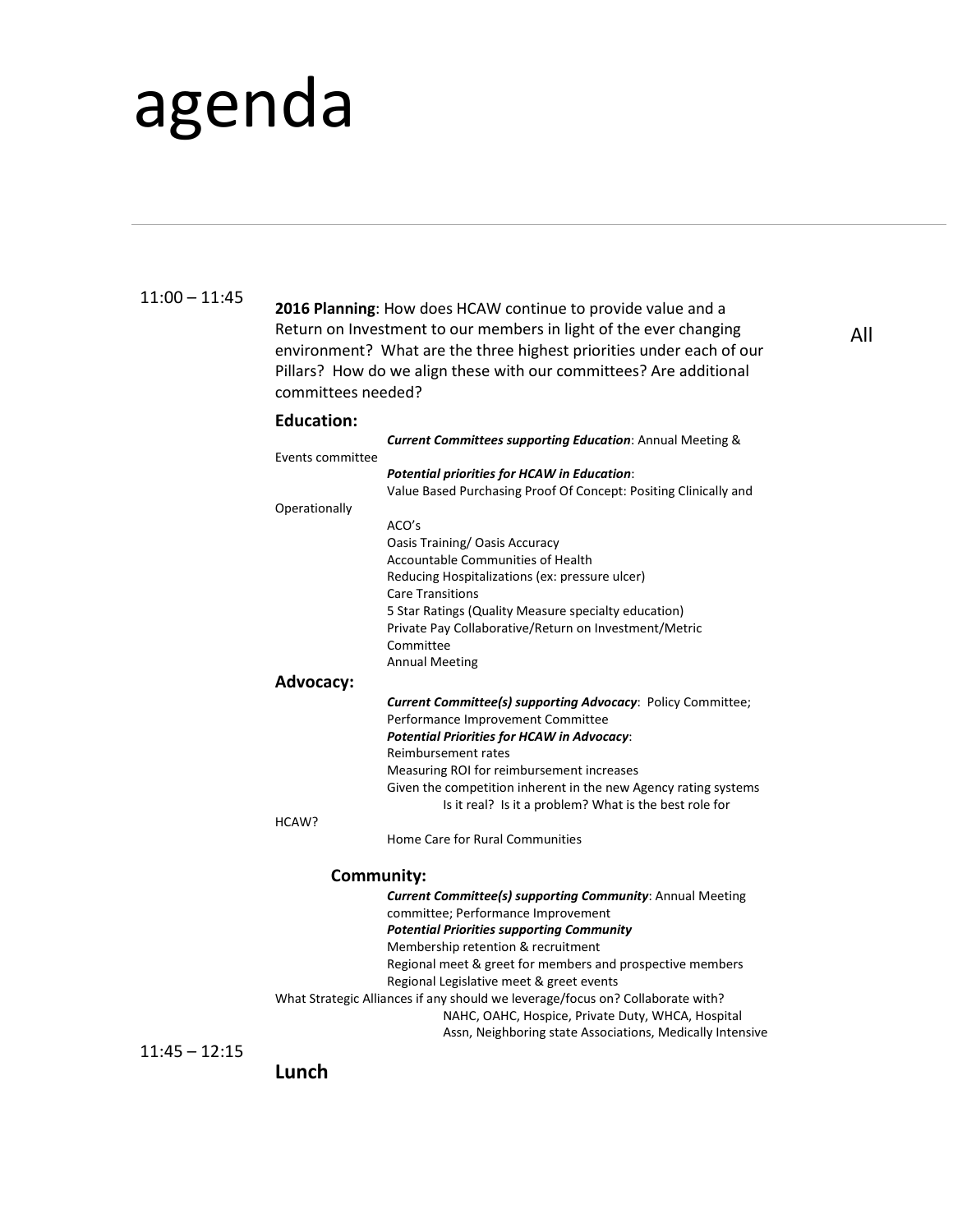# agenda

## 12:15 – 1:30  $1:30 - 2:00$  $2:00 - 2:05$  $2:05 - 2:50$  $2:50 - 3:00$ **Continue 2016 Planning by Pillars HCAW Committees and Committee Leadership** – Standing Committees of HCAW: Executive Committee, chaired by the Board President; Nominating Committee, chaired by the Past President; Finance Committee, chaired by the Secretary/Treasurer; Policy Committee, chaired by a Board member Ad Hoc Committees of HCAW: Annual Meeting & Education, current Chair Brian Greenlee; Policy Committee, current Chair open?; Performance Improvement Committee, current Chair open; Membership & Marketing, current Chair open. Now that the priorities by Pillar are established which committees should take the lead on them? What non-board members should be considered for committee assignment (building "bench strength" for the Board- Succession planning)? **BREAK Building our Action Plan into the annual calendar for HCA** How much time is needed? What resources are needed to complete the work? What other events should be on the calendar? (Board meetings, Education events, Community events, Advocacy events, Association events) **Wrap up** All All Rob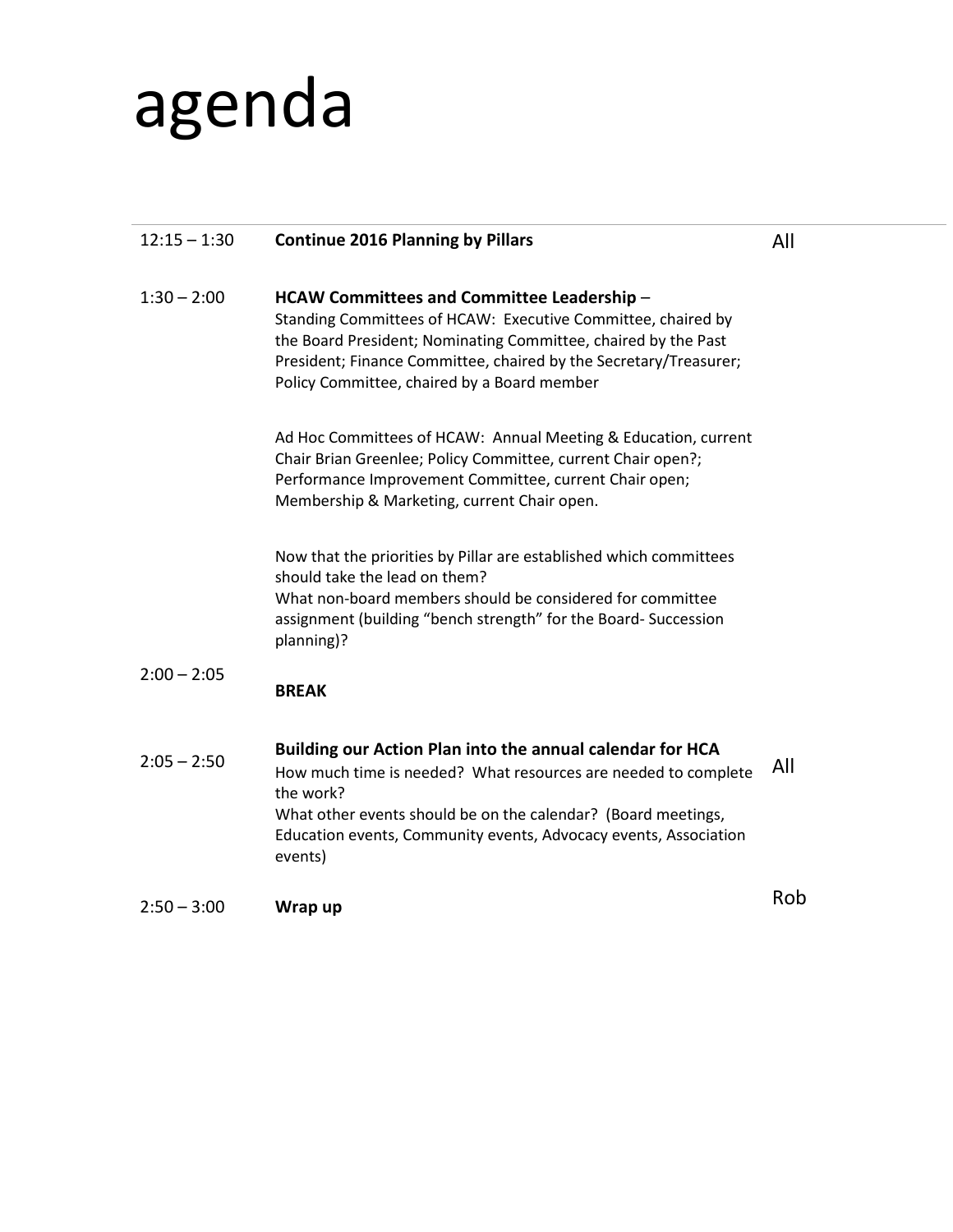# Peterson&Associates P.S.

VANCOUVER CPAS

#### July 21, 2016

To the Board of Directors Home Care Association of Washington

Ladies and Gentlemen:

Management is responsible for the accompanying financial statements of Home Care Association of Washington (a nonprofit organization), which comprise the statement of financial position – income tax basis – as of June 30, 2016 and June 30, 2015, and the related statements of activities – income tax basis - for the year then ended, and for determining that the income tax basis of accounting is an acceptable financial reporting framework. We have performed a compilation engagement in accordance with Statements on Standards for Accounting and Review Services promulgated by the Accounting and Review Services Committee of the AICPA. We did not audit or review the financial statements nor were we required to perform any procedures to verify the accuracy of completeness of the information provided by management. Accordingly, we do not express an opinion, a conclusion, nor provide any form of assurance on these financial statements.

The financial statements are prepared in accordance with the income tax basis of accounting, which is a basis of accounting other than accounting principles generally accepted in the United States of America.

Management has elected to omit substantially all disclosures ordinarily included in financial statements prepared in accordance with the income tax basis of accounting. If the omitted disclosures were included in the financial statements, they might influence the user's conclusions about the Organization's financial positions and changes in net assets. Accordingly, the financial statements are not designed for those who are not informed about such matters.

We are not independent with respect to Home Care Association of Washington.

Sincerely,

Peterson & Association PS PETERSON & ASSOCIATES P.S.

SES:paf p:w\o\stmts\HCAW

**Every Relationship Counts**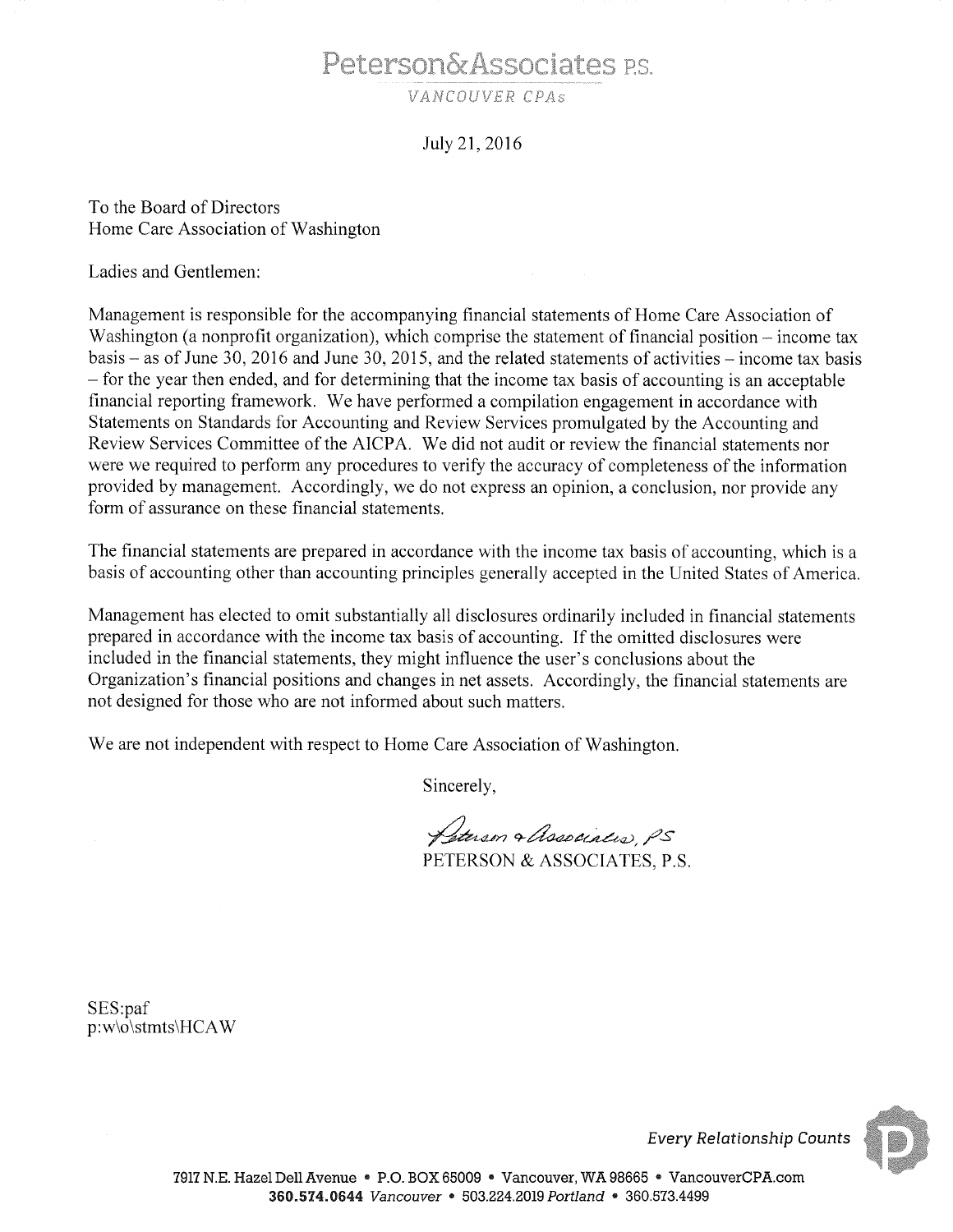### Home Care Association of Washington **Statement of Financial Position - Income Tax Basis** As of June 30, 2016 and June 30, 2015

|                                                                              | Jun 30, 16         | Jun 30, 15       |
|------------------------------------------------------------------------------|--------------------|------------------|
| <b>ASSETS</b>                                                                |                    |                  |
| <b>Current Assets</b>                                                        |                    |                  |
| <b>Checking/Savings</b><br>1000 · PCB Checking 0944                          | 66,492.68          | 41,405.43        |
| 1010 · PCB Money Mkt                                                         | 147,758.63         | 112,772.94       |
| 1020 · Baird Cash and Equivalents                                            | 35,896.67          | 35,237.47        |
| 1030 · Bairds Investment Assets                                              | 83,584.16          | 79,659.76        |
| <b>Total Checking/Savings</b>                                                | 333,732.14         | 269,075.60       |
| <b>Accounts Receivable</b>                                                   |                    |                  |
| 1200 · Accounts Receivable                                                   | 12,299.00          | 18,370.00        |
| <b>Total Accounts Receivable</b>                                             | 12,299.00          | 18,370.00        |
| <b>Other Current Assets</b>                                                  |                    |                  |
| 1300 · Prepaid Expenses                                                      | 1,287.00           | 6,768.37         |
| 1310 · Prepaid Insurance<br>1375 · Prepaid Workshop Expenses                 | 309.56<br>1,800.00 | 873.04<br>500.00 |
|                                                                              |                    |                  |
| 1499 · Undeposited Funds                                                     | 1,875.00           | 475.00           |
| <b>Total Other Current Assets</b>                                            | 5,271.56           | 8,616.41         |
| Total Current Assets                                                         | 351,302.70         | 296,062.01       |
| <b>TOTAL ASSETS</b>                                                          | 351,302.70         | 296,062.01       |
| <b>LIABILITIES &amp; EQUITY</b><br>Liabilities<br><b>Current Liabilities</b> |                    |                  |
| <b>Accounts Payable</b><br>2000 Accounts Payable                             | 11,177.12          | 2,239.91         |
| <b>Total Accounts Payable</b>                                                | 11,177.12          | 2,239.91         |
| <b>Other Current Liabilities</b>                                             |                    |                  |
| 2100 · Deferred Income<br>2110 Deferred Dues                                 | 0.00               | 149.00           |
| 2115 · Provider Dues                                                         | 128,530.78         | 113,515.16       |
| $2120 \cdot$ Affiliate Dues                                                  | 4,756.19           | 1,298.02         |
| Total 2110 · Deferred Dues                                                   | 133,286.97         | 114,813.18       |
| 2175 · Deferred Workshop Income                                              | 0.00               | 2,000.00         |
| <b>Total Other Current Liabilities</b>                                       | 133,286.97         | 116,962.18       |
| Total Current Liabilities                                                    | 144,464.09         | 119,202.09       |
| <b>Total Liabilities</b>                                                     | 144,464.09         | 119,202.09       |
| Equity                                                                       |                    |                  |
| 3000 Unrestricted Net Assets                                                 | 202,129.25         | 202,129.25       |
| 32000 · Retained Earnings                                                    | $-25,269.33$       | $-51,350.19$     |
| Net Income                                                                   | 29,978.69          | 26,080.86        |
| <b>Total Equity</b>                                                          | 206,838.61         | 176,859.92       |
| TOTAL LIABILITIES & EQUITY                                                   | 351,302.70         | 296,062.01       |
|                                                                              |                    |                  |

 $\bar{.}$ 

 $\overline{\phantom{a}}$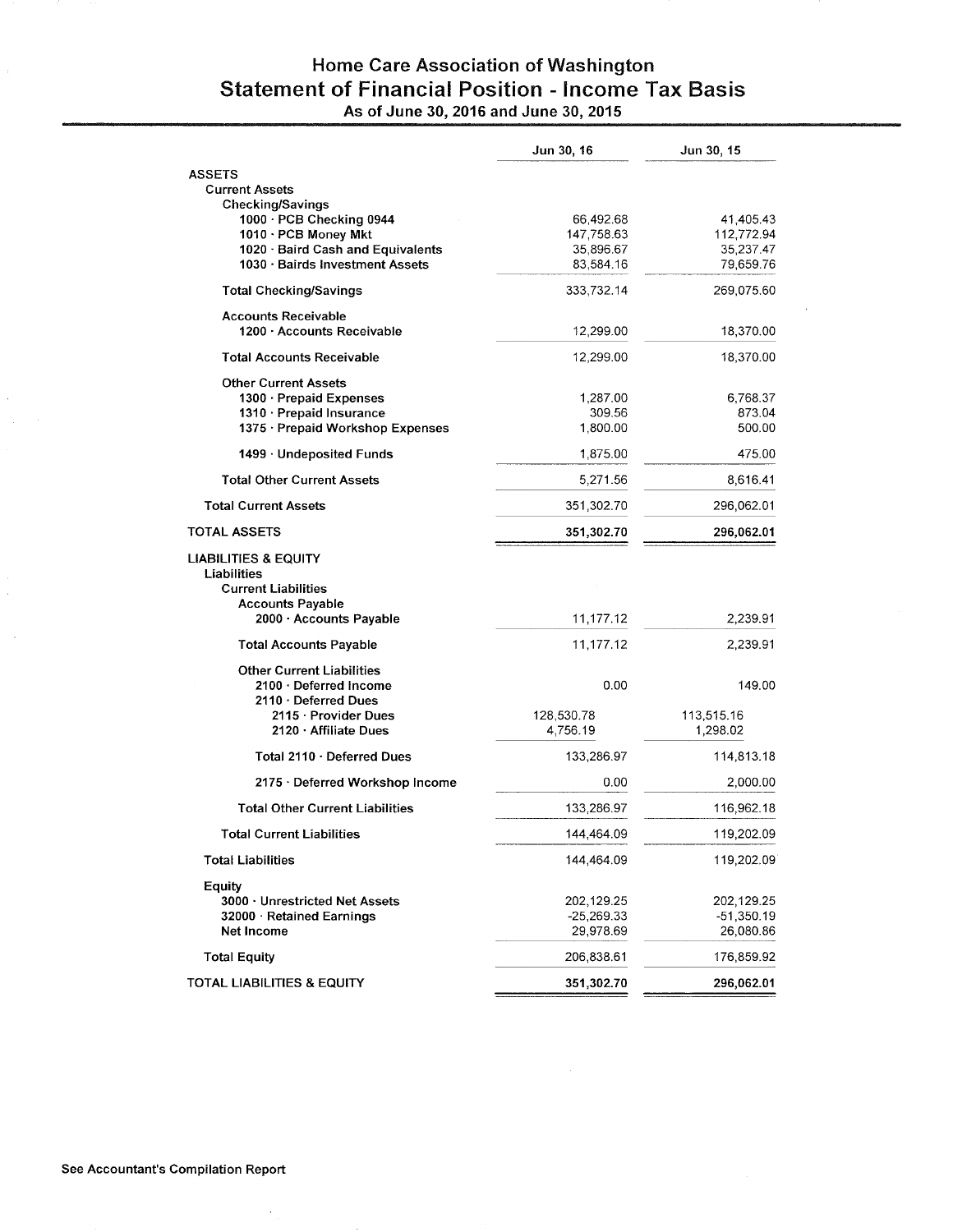## Home Care Association of Washington **Statement of Activities - Income Tax Basis** For the Year Ended June 30, 2016 and 2015

|                                                                                 | Jul '15 - Jun 16      | Jul '14 - Jun 15         |
|---------------------------------------------------------------------------------|-----------------------|--------------------------|
| <b>Ordinary Income/Expense</b>                                                  |                       |                          |
| Income                                                                          |                       |                          |
| 4000 · Provider Dues                                                            | 220,552.38            | 206,430.13               |
| 4010 · Affiliate Dues<br>4100 · Annual Meeting/Conv - Spring                    | 7,166.83<br>31,930.00 | 4,510.73<br>37,570.00    |
| 4110 · Conf Trade Show Booth                                                    | 7,395.00              | 8,110.00                 |
| 4200 · Workshops/Seminars                                                       | 61,085.00             | 45,477.49                |
| 4240 · Job Target/Career Board                                                  | 1,336.35              | 522.40                   |
| 4260 · Directory/Mailing List Sales                                             | 0.00                  | 0.00                     |
| 4280 · Sponsorships/Endorsements/Rebat                                          | 0.00                  | 7,942.24                 |
| 4285 Affiliate Sponsor<br>4370 Miscellaneous Income                             | 0.00<br>363.35        | 0.00<br>0.00             |
| 5000 · Interest & Dividends                                                     | 135.69                | 481.29                   |
| <b>Total Income</b>                                                             | 329,964.60            | 311,044.28               |
| Expense                                                                         |                       |                          |
| 4390 · State Sales Tax                                                          | 0.00                  | 0.00                     |
| 7000 Management/Facilities/Staff/Equ                                            | 105,000.00            | 105,000.00               |
| 7010 · Service Charge Expense                                                   | 2,620.45              | 1,993.37                 |
| 7100 · Executive Director                                                       | 76,800.00             | 76,800.00                |
| 7110 Executive Director Expenses<br>7130 · Lobbyist/Legislative Consultant      | 3,885.33<br>38,400.00 | 4,506.48<br>38,400.00    |
| 7150 Lobbyist Expenses                                                          | 731.44                | 1.069.45                 |
| 7230 - Insurance                                                                | 1,801.48              | 1,677.39                 |
| 7290 · Tech. dev/Maint/Website                                                  | 4,475.37              | 5,630.00                 |
| 7310 Postage                                                                    | 0.00                  | 1,111.38                 |
| 7330 · Membership Directory                                                     | 0.00                  | 0.00                     |
| 7340 · Publications/Subscriptions<br>7370 · NAHC Dues/Other Memberships         | 0.00<br>1,350.00      | 0.00<br>1,250.00         |
| 7380 Newsletters/Publications                                                   | 0.00                  | 265.00                   |
| 7405 Member Services                                                            | 4,680.00              | 0.00                     |
| 7440 · Public Relations/ Awards                                                 | 0.00                  | 114.96                   |
| 7520 · Board Meetings Expense                                                   | 323.81                | 140.80                   |
| 7530 · President's Travel Expense                                               | 743.24                | 0.00                     |
| 7580 · Miscellaneous                                                            | 35.00                 | 178.85                   |
| 7620 · Consulting - HCAW/OAHC Discussi<br>7630 - Accounts Receiveable Write-Off | 3,400.00<br>895.00    | 0.00<br>5,400.50         |
| 7700 · Annual Mtg/Convention Spring                                             |                       |                          |
| 7710 · Speaker                                                                  | 6,879.34              | 0.00                     |
| 7720 · Technology                                                               | 4,153.19              | 0.00                     |
| 7725 · Hand Outs                                                                | 2,248.88              | 0.00                     |
| 7730 Lodging                                                                    | 15,793.59             | 0.00                     |
| 7700 · Annual Mtg/Convention Spring - Other                                     | 0.00                  | 25,756.34                |
| Total 7700 - Annual Mtg/Convention Spring                                       | 29,075.00             | 25,756.34                |
| 7900 · Workshops/Seminar Expense                                                |                       |                          |
| 7910 · Speaker<br>7915 · Food and Beverage                                      | 20,158.55<br>3,012.88 | 10,798.98<br>1,184.59    |
| 7920 · Technology                                                               | 245.00                | 9,125.00                 |
| 7925 · Hand Outs                                                                | 2,828.22              | 1,747.41                 |
| 7930 · Lodging                                                                  | 1,477.12              | 0.00                     |
| 7900 Workshops/Seminar Expense - Other                                          | 2,631.62              | 299.00                   |
| Total 7900 · Workshops/Seminar Expense                                          | 30,353.39             | 23,154.98                |
| <b>Total Expense</b>                                                            | 304,569.51            | 292,449.50               |
| Net Ordinary Income                                                             | 25,395.09             | 18,594.78                |
| Other Income/Expense                                                            |                       |                          |
| Other Income                                                                    |                       |                          |
| 9000 · Baird Change in Market Value<br>9100 · Baird Income and Distributions    | 1,930.71<br>2,652.89  | $-2,337.80$<br>10,317.22 |
|                                                                                 |                       |                          |
| <b>Total Other Income</b>                                                       | 4,583.60              | 7,979.42                 |

 $\bar{z}$ 

 $\bar{\beta}$